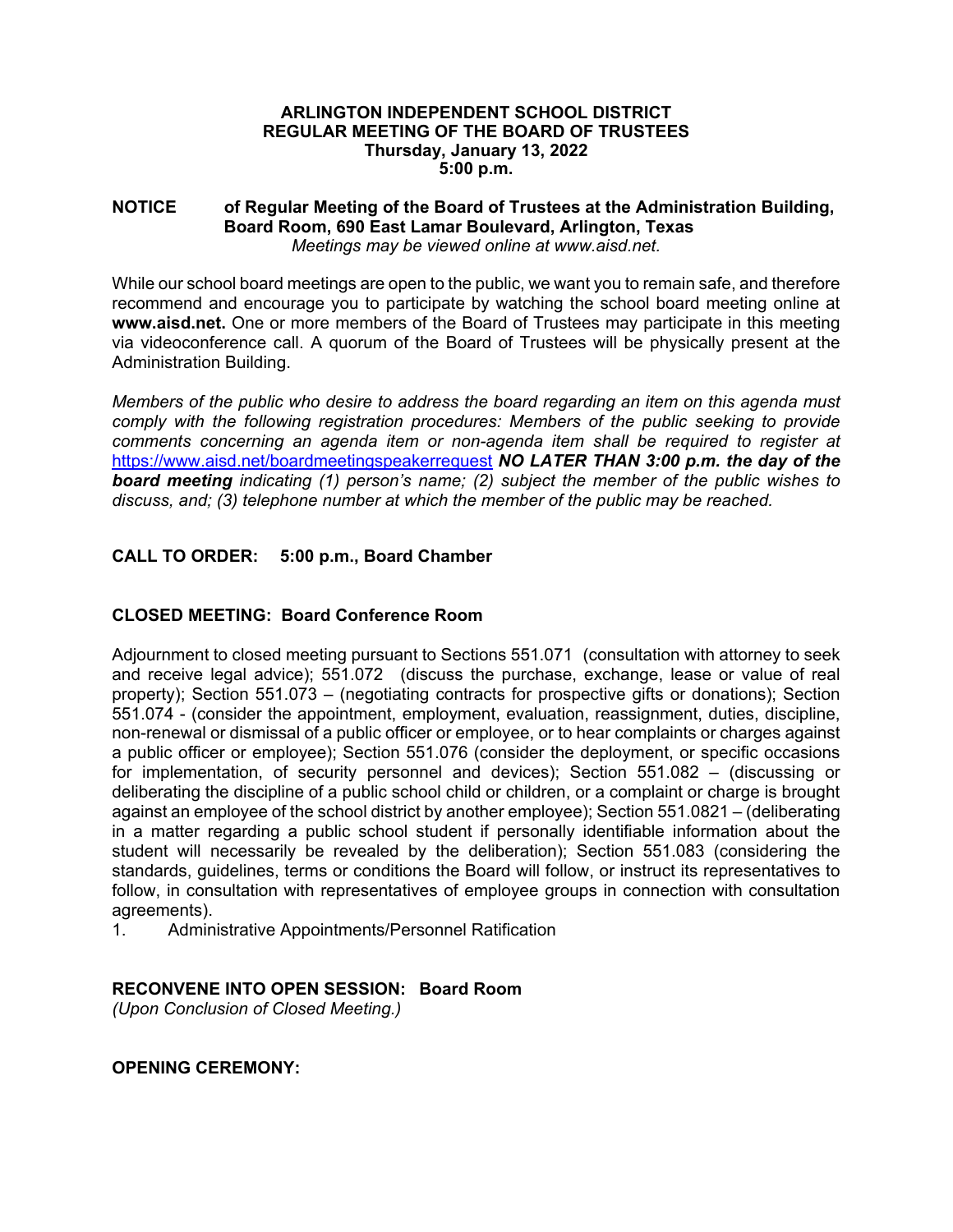# **PROGRAM AND/OR PRESENTATION:**

This time has been designated for the purpose of allowing programs and/or presentations relating to matters such as curricular, extracurricular, co- curricular and PTA type activities.

- A. Student Performance by All Region Junior High Orchestra
- B. Student of the Month
- C. Martin Luther King Celebration Art and Essay Winners
- D. School Board Recognition Presentation

### **APPOINTMENTS:**

A. Consider Ratification of Administrative Appointments: Assistant Principal for Johns Elementary and Assistant Principal for Larson Elementary

### **PUBLIC HEARING:**

A. Texas Academic Performance Report (TAPR)

## **OPEN FORUM FOR AGENDA ITEMS:**

Must Pre-Register. Registration as stated above must be completed in its entirety and submitted no later than **3:00 p.m.** This first Open Forum is limited to agenda items other than personnel. Any personnel concern should be brought directly to the Superintendent or Board President prior to the meeting, who will guide you to the proper procedure pursuant to Board Policy. Speakers will be limited to two (2) minutes. When more than one individual wishes to address the same agenda item, the President may ask the group to appoint one spokesperson.

### **ACTION:**

- A. Consider Order of Election for School Board
- B. Consider Adoption of Local Innovation Plan for District of Innovation Designation

### **DISCUSSION / ACTION:**

- A. Consider Board Handbook
- B. COVID-19 School Operations Update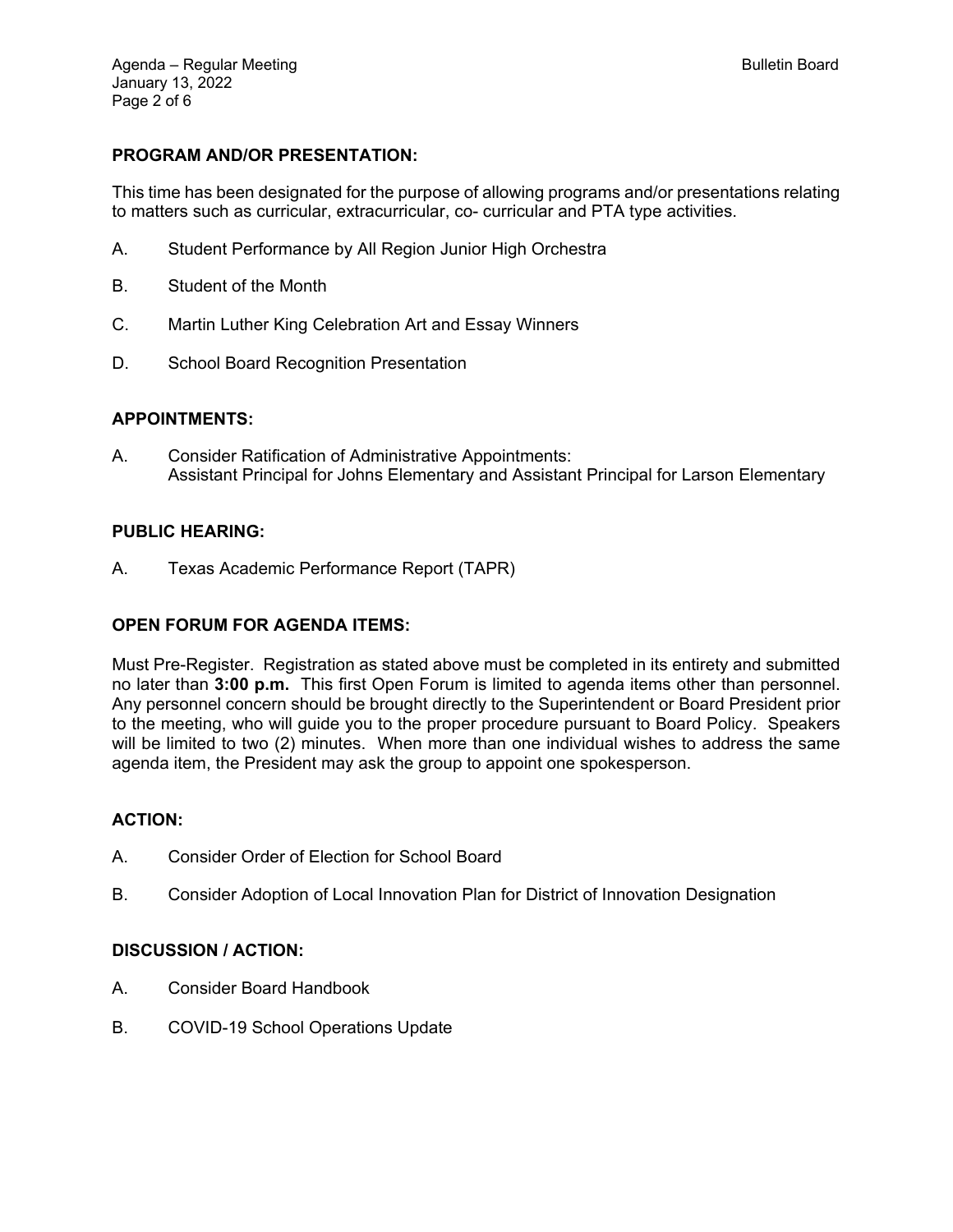## **CONSENT AGENDA:**

- A. Approval of Personnel Recommendations: New Hires, Retirements, Resignations, Leaves of Absence, Dismissals, Terminations, Non-Renewals, Non-Extensions
- B. Approval of Donations to Arlington Independent School District
- C. Approval of Bids, Purchases, Construction Items
	- 22-02 Playground Foundations and Earthwork
	- 22-03 Playground Equipment and Canopies
	- 22-10d Outside Contracted Services
	- 22-21 RFP for Fresh Produce for Direct Delivery
	- 22-24 RFP for Classroom, Office and Cafeteria Furniture<br>22-26 Dual Purpose Copier Paper
	- Dual Purpose Copier Paper
	- 22-27 RFP for C2 Networking Equipment E-Rate
	- 22-28 Transportation Lubricants for Inventory and Catalog
- D. Approval of Purchases Greater Than \$50,000 Exempt from Bid 22-01-13-001 Classroom Library Enhancements 2nd of 2 extensions 22-01-13-002 Security and Safety Equipment 22-01-13-003 Level Literacy Bookroom Enhancements 2nd of 2 extensions 22-01-13-004 Real Estate Appraisal
- E. Approval of Budget Amendment
- F. Approval of Minutes of Previous Meetings, December 2021
- G. Approval of Monthly Financial Reports for Months Ending November 30, 2021
- H. Approval of Monthly Investment Report for Months Ending November 30, 2021
- I. Approval of Salvage Property

#### **DISCUSSION:**

- A. House Bill 3 and District Improvement Plan Progress Monitoring Update
- B. 2021-2022 Financial Update
- C. TASB Board Policy Update 118, Policy CDA (LOCAL) and Policy EF (LOCAL)

### **OPEN FORUM FOR NON-AGENDA ITEMS:**

Must Pre-Register. Registration as stated above must be completed in its entirety and submitted no later than **3:00 p.m.** Any personnel concern should be brought directly to the Superintendent or Board President prior to the meeting, who will guide you to the proper procedure pursuant to Board Policy. Speakers will be limited to two (2) minutes. When more than one individual wishes to address the same agenda item, the President may ask the group to appoint one spokesperson.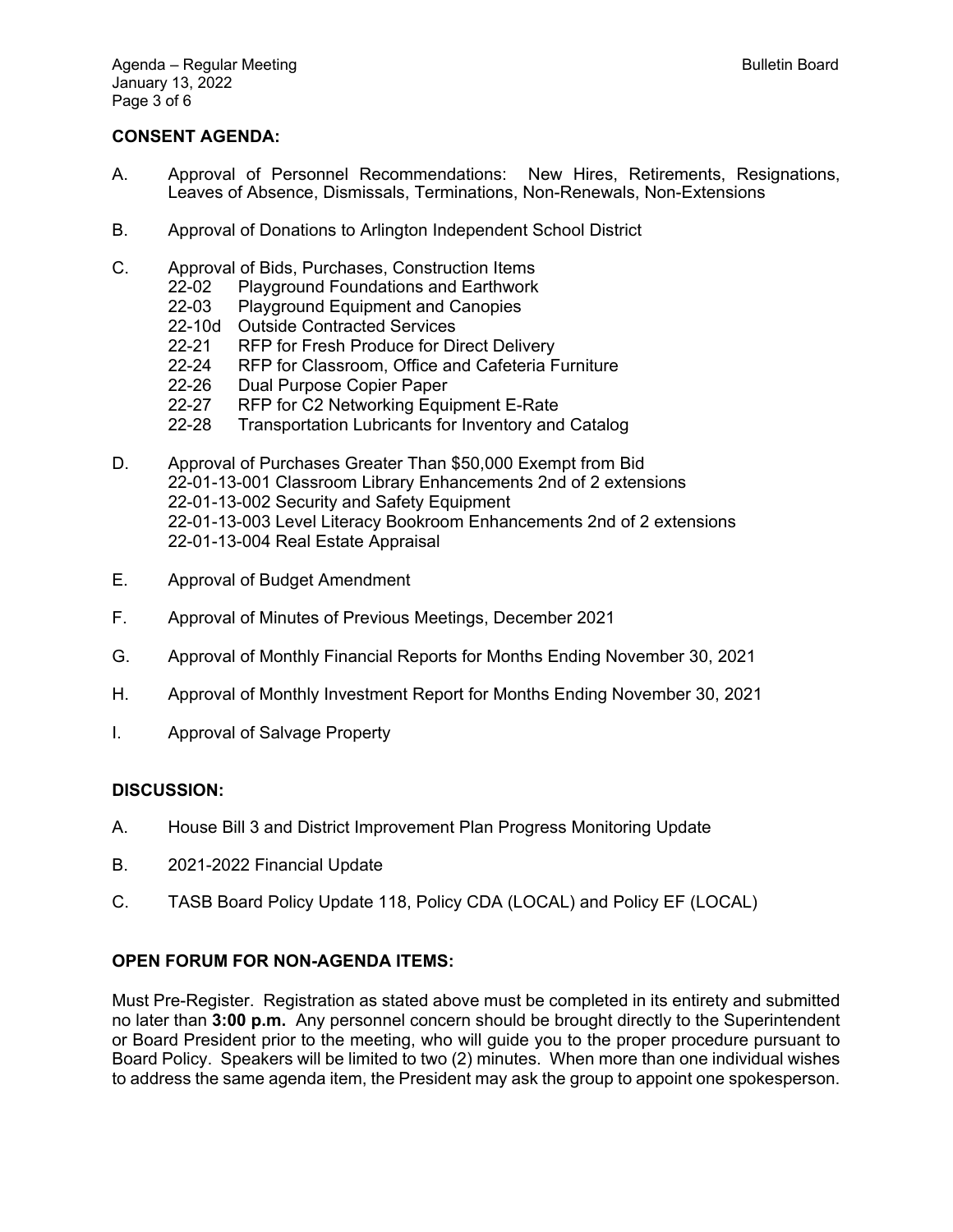## **SUPERINTENDENT'S REPORT:**

This time is for the Superintendent to acknowledge varying kinds of activities occurring within the district. This includes such items as recognition of outstanding performance by district staff and/or students, the initiating of new programs and special activities.

The Superintendent will report on the following subjects:

- A. Recognition of outstanding performance by district staff and students
- B. Initiation of new programs and special activities

## **SCHOOL BOARD'S REPORTS:**

This time on the Agenda allows each member to inform other Board Members, the administrative staff and the public of activities which are of interest.

The Board Members will report on the following subjects:

- A. Board member attendance at various school and community events.
- B. Board member announcement of various upcoming school and community events.
- C. Board member visits to various campuses
- D. Board member recognition of outstanding performance by district staff and students
- E. Board member recognition of new programs and special activities

### **CLOSED MEETING:**

At any time during the meeting the Board may adjourn into closed meeting for consultation with its attorney (Tex. Gov't Code § 551.071) or for a posted agenda item pursuant to Texas Government Code sections 551.072 – 551.084 (see below).

## **ADJOURNMENT**

*The agenda order may be adjusted by the Presiding Officer at any time during the meeting.* 

If, during the course of the meeting, discussion of any item on the agenda should be held in a closed meeting, the board will conduct a closed meeting in accordance with the Texas Open Meetings Act, Texas Government Code, chapter 551, subchapters D and E or Texas Government Code section 418.183(f).

If, during the course of the meeting covered by this Notice, the Board should determine that a closed meeting of the Board should be held or is required in relation to any item included in this notice, then such closed meeting is authorized by Texas Government Code Section 551.001, et. seq., for any of the following reasons:

Section 551.071 - For the purpose of a private consultation with the Board's attorney on any or all subjects or matters authorized by law.

Section 551.072 - For the purpose of discussing the purchase, exchange, lease or value of real property.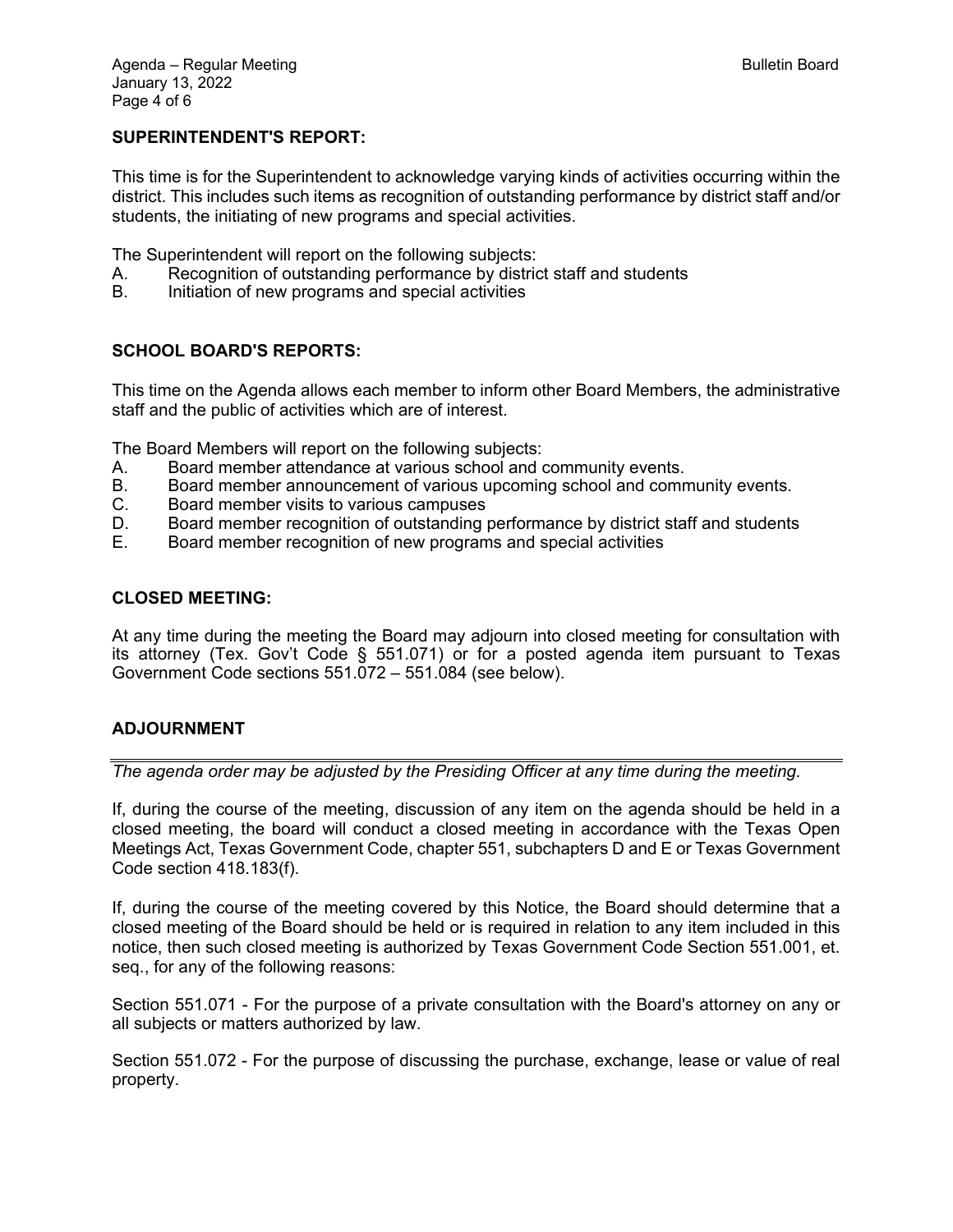Section 551.073 - For the purpose of negotiating contracts for prospective gifts or donations.

Section 551.074 - For the purpose of considering the appointment, employment, evaluation, reassignment, duties, discipline or dismissal of a public officer or employee or to hear complaints or charges against a public officer or employee.

Section 551.076 - To consider the deployment, or specific occasions for implementation, of security personnel and devices.

Section 551.082 - For the purpose of deliberating in a case involving discipline of a public school child or children, or in a case in which a complaint or charge is brought against an employee of the school district by another employee and the complaint or charge directly results in a need for a hearing.

Section 551.0821 - For the purpose of deliberating in a matter regarding a public school student if personally identifiable information about the student will necessarily be revealed by the deliberation.

Section 551.083 - For the purpose of considering the standards, guidelines, terms or conditions the Board will follow, or instruct its representatives to follow, in consultation with representatives of employee groups in connection with consultation agreements provided for by Section 13.901 of the Texas Education Code.

Section 551.084 - For the purpose of excluding a witness or witnesses from a hearing during examination of another witness.

Should any final action, final decision or final vote be required in the opinion of the Board with regard to any matter considered in such closed meeting, then such final action, final decision or final vote shall be at either:

A. the open meeting covered by this notice upon the reconvening of this public meeting, or

B. at a subsequent public meeting of the Board upon notice thereof, as the Board shall determine.

Before any closed meeting is convened, the presiding officer will publicly identify the section or sections of the Act authorizing the closed meeting. All final votes, actions, or decisions will be taken in open meeting.